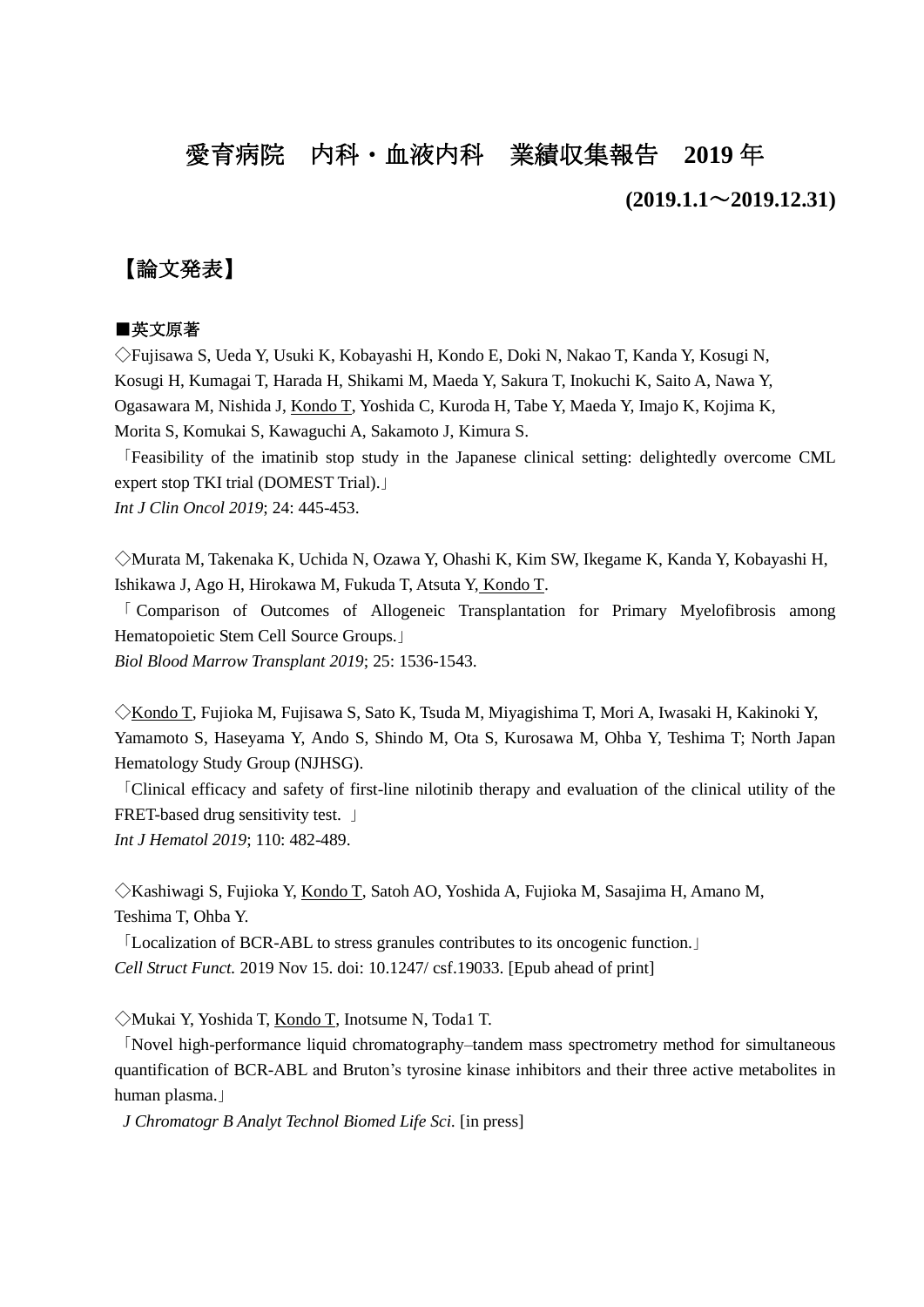◇Ogasawara R, Hashimoto D, Sugita J, Yamawaki F, Naka T, Mitsuhashi T, Takahashi S, Miyashita N, Okada K, Onozawa M, Matsuno Y, Teshima T.

「Loss of nivolumab binding to T cell PD-1 predicts relapse of Hodgkin lymphoma.」 Int J Hematol. 2019 Sep 19. doi: 10.1007/s12185-019-02737-4. [Epub ahead of print] PMID: 31538325

◇Yokoyama E, Hashimoto D, Hayase E, Ara T, Ogasawara R, Takahashi S, Ohigashi H, Tateno T, Hasegawa Y, Chen X, Teshima T.

「Short-term KRP203 and posttransplant cyclophosphamide for graft-versus-host disease prophylaxis.」 *Bone Marrow Transplant.* 2019 Nov 4. doi: 10.1038/ s41409-019-0733-8. [Epub ahead of print] PMID: 31685933

# ■英文症例報告

◇Saito M, Izumiyama K, Ogasawara R, Mori A, Kondo T, Tanaka M, Morioka M, Miyashita K, Tanino M.

「ALK-positive anaplastic large cell lymphoma presenting multiple lymphomatous polyposis: A case report and literature review.」

*World J Clin Cases.* 2019 Aug 6; 7(15): 2049-2057. doi: 10.12998/wjcc.v7.i15.2049. PMID: 31423437

◇Saito M, Miyashita K, Miura Y, Harada S, Ogasawara R, Izumiyama K, Mori A, Tanaka M, Morioka M, Kondo T.

「Successful Treatment of Gastrosplenic Fistula Arising from Diffuse Large B-Cell Lymphoma with Chemotherapy: Two Case Reports.」

*Case Rep Oncol.* 2019 May 23; 12(2): 376-383. doi: 10.1159/ 000500505. eCollection 2019 May-Aug. PMID: 31182954

#### ■和文原著

◇盛暁生, 小笠原励起, 泉山康, 近藤健, 斉藤誠, 田中雅則, 森岡正信 「成人特発性血小板減少性紫斑病に対するデキサメタゾン大量療法の検討」 札医通信増刊 324 Page137-138(2019)

# ■和文総説

◇小笠原励起, 橋本大吾(北海道大学 血液内科学分野) 「腸リンパ管内皮細胞は R-Spondin3 を産生し、移植片対宿主症で減少する」 北海道医学雑誌 (0367-6102) 94 巻 1 号 Page28(2019.5)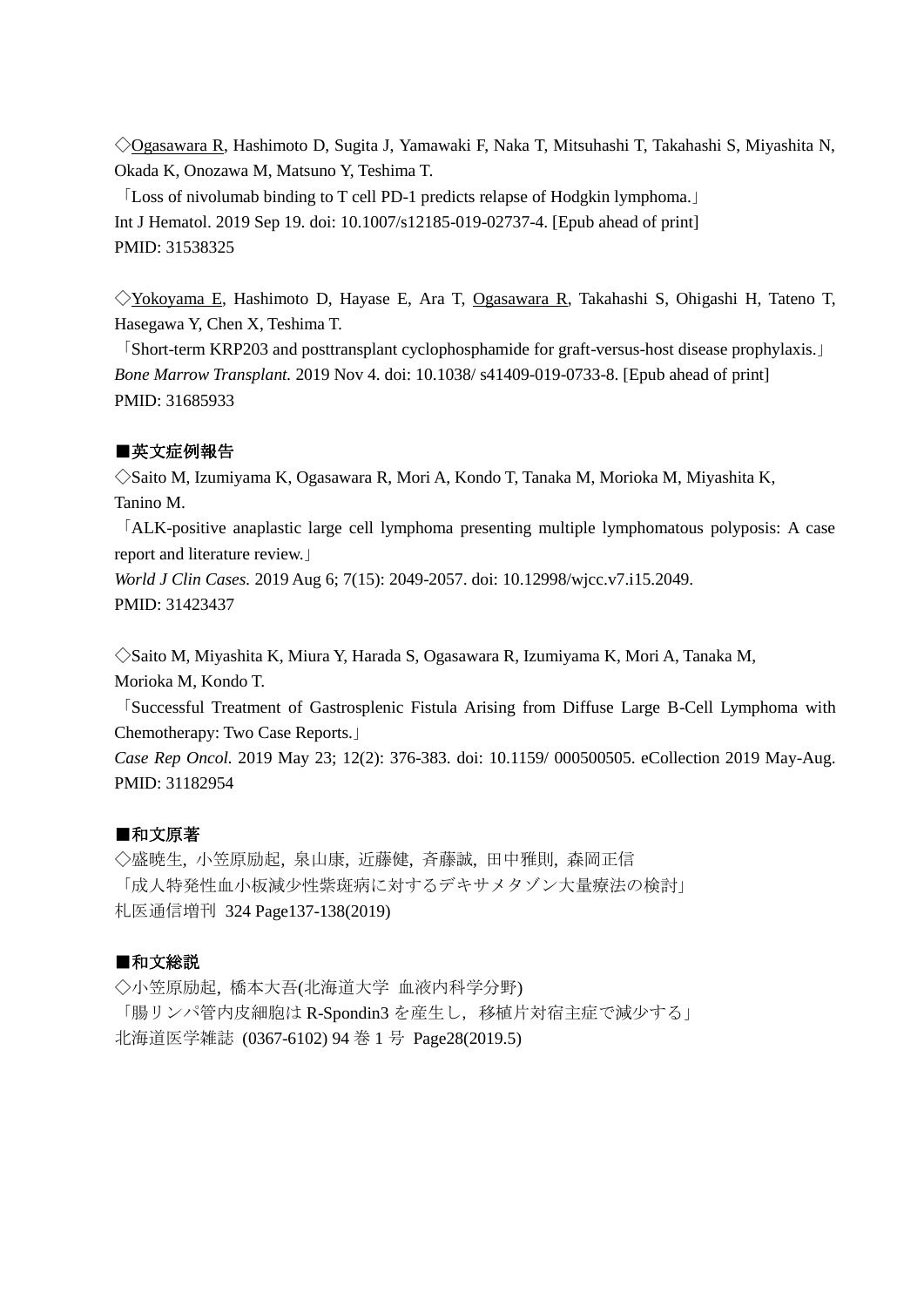# 【学会発表】

#### ■国際学会・ポスター

◇Kondo T, Fujioka M, Fujisawa S, Ohba Y, Teshima T, on behalf of the North Japan Hematology Study Group.

「 First-Line Nilotinib Therapy and FRET-Based Drug Sensitivity Test For Patients With Newly-Diagnosed CML.」

The 10th JSH International Symposium. Toba, Mie, JAPAN 2019/5/17-18

#### ■国内学会・一般口演

◇原田晋平, 皆内康一郎, 千丈創, 宮下直樹, 山川知宏, 岩崎純子, 高橋正二郎, 岡田耕平, 重松明男, 小笠原正浩, 小林直樹, 今村雅寛, 太田秀一.

「同種造血幹細胞移植後の消化管急性 GVHD に対する治療成績:単施設後方視的解析」 第 41 回日本造血細胞移植学会総会 2019 年 3 月 大阪

◇泉山康, 原田晋平, 小笠原励起, 盛暁生, 斉藤誠, 田中雅則, 森岡正信, 近藤健. 「リツキシマブ/大量デキサメタゾン併用療法にて脾摘を回避しえた ITP の一例」 第 54 回日本血液学会春季北海道地方会 2019 年 4 月 札幌

◇小笠原励起, 泉山康, 盛暁生, 近藤健, 斎藤誠, 田中雅則, 森岡正信, 後藤哲, 岡本宗則. 「当科における悪性リンパ腫症例の HBV 感染」

第 285 回日本内科学会北海道地方会 2019 年 4 月 札幌

◇森岡正信 <sup>1</sup>,原田晋平 <sup>1</sup>,小笠原励起 <sup>1</sup>,泉山康 <sup>1</sup>,盛暁生 <sup>1</sup>,斉藤誠 <sup>1</sup>,田中雅則 <sup>1</sup>,近藤健 <sup>1</sup>, 千丈創 2).

<sup>1)</sup>愛育病院血液内科, <sup>2)</sup>北海道大学血液内科

「化学療法により完全奏効に到達しその後も良好にコントロールされている超高齢者多発性骨 髄腫の 1 例」

第 30 回日本老年医学会北海道地方会 2019 年 6 月 札幌

◇原田晋平, 小笠原励起, 泉山康, 盛暁生, 齋藤誠, 田中雅則, 森岡正信, 近藤健.

「染色体異常を有する骨髄異形成所見を呈し骨髄異形成症候群が疑われた銅欠乏性造血障害」 第 61 回血液学会秋季北海道地方会 2019 年 9 月 札幌

◇原田晋平, 小笠原励起, 泉山康, 盛暁生, 齋藤誠, 田中雅則, 森岡正信, 近藤健. 「当院での Ph+ALL/CML-BC におけるポナチニブの使用経験」 第 81 回日本血液学会学術集会 2019 年 10 月 東京

◇盛暁生 <sup>1</sup>, 原田晋平 <sup>1</sup>, 小笠原励起 <sup>1</sup>, 泉山康 <sup>1</sup>, 斉藤誠 <sup>1</sup>, 田中雅則 <sup>1</sup>, 森岡正信 <sup>1</sup>, 近藤健 <sup>1</sup>, 野澤真弘 <sup>2</sup>, 日高大輔 <sup>2</sup>, 豊嶋崇徳 <sup>2</sup>, 堤 豊 <sup>3</sup>, 太田秀一 <sup>4</sup>, 宮城島拓人 5,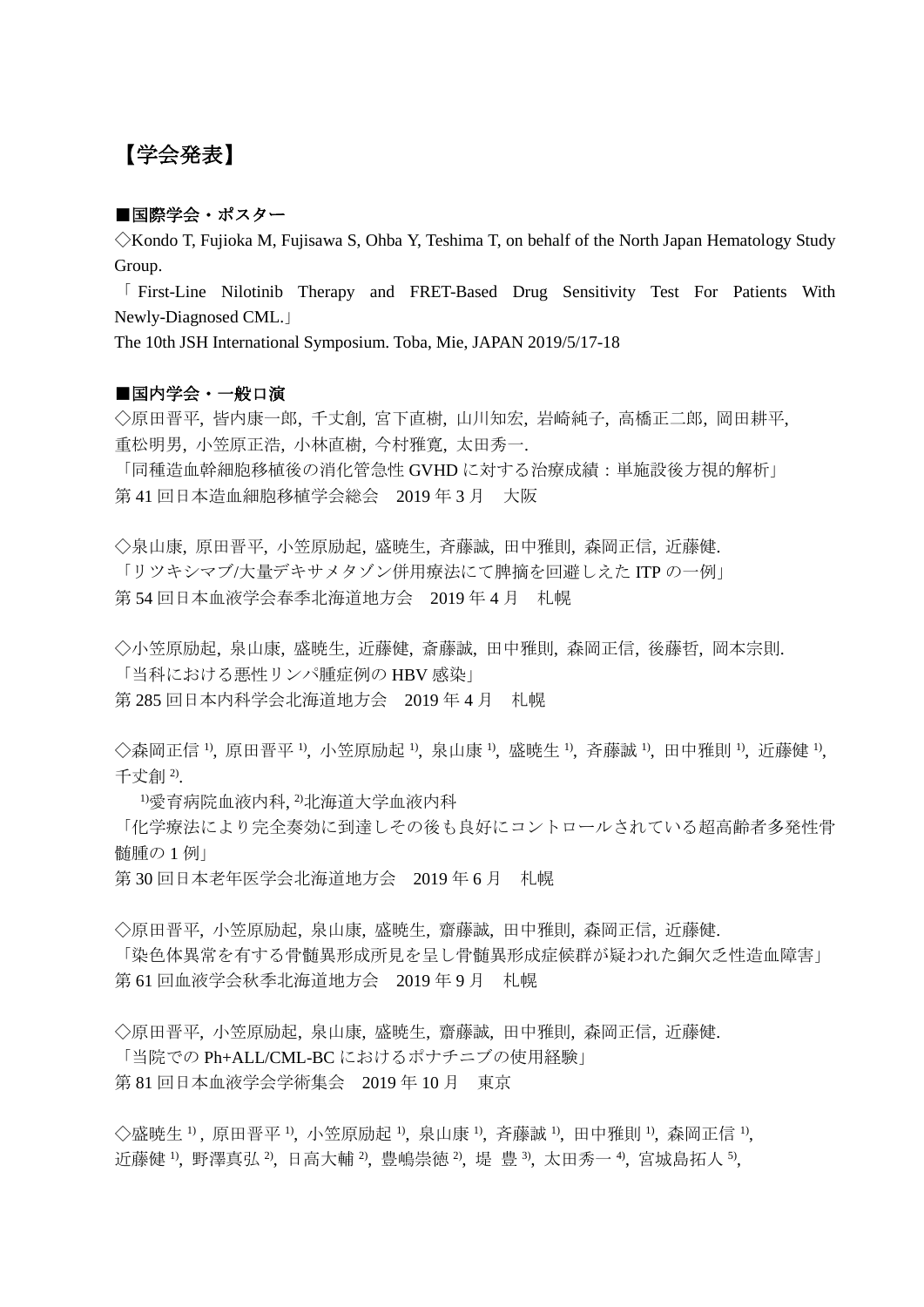柿木康孝 <sup>6</sup>,岩崎博 <sup>7)</sup>.

 $^{11}$ 愛育病院血液内科, $^{21}$ 北海道大学血液内科, $^{31}$ 市立函館病院, $^{41}$ 札幌北楡病院,

5)釧路ろうさい病院, 6市立旭川病院, 7札幌厚生病院

「新規 AML with CBFb/MYH11 における地固め療法後の RT-PCR 法による CBFb/MYH11 の測定 意義」

第 81 回日本血液学会学術集会 2019 年 10 月 東京

◇泉山康, 原田晋平, 小笠原励起, 盛暁生, 斉藤誠, 田中雅則, 森岡正信, 近藤健. 「リツキシマブが著効した TAFRO 症候群の一例」 第 81 回日本血液学会学術集会 2019 年 10 月 東京

◇小笠原励起, 泉山康, 盛暁生, 斎藤誠, 田中雅則, 森岡正信, 近藤健. 「濾胞性リンパ腫に対する初回化学療法としての BR 療法」 第 81 回日本血液学会学術集会 2019 年 10 月 東京

#### ■国内学会・ポスター

◇泉山康、原田晋平、小笠原励起、盛暁生、斉藤誠、田中雅則、森岡正信、近藤健 「リツキシマブが著効した TAFRO 症候群の一例」 第 81 回日本血液学会学術集会 2019 年 10 月 東京

◇小笠原励起、泉山康、盛暁生、斎藤誠、田中雅則、森岡正信、近藤健 「濾胞性リンパ腫に対する初回化学療法としての BR 療法」 第 81 回日本血液学会学術集会 2019 年 10 月 東京

## ■研究会**,** セミナー

◇泉山 康 「ベーシックセミナーII 多発性骨髄腫」 第5回 造血幹細胞移植セミナー 2019年1月 札幌

◇小笠原励起

「当院における、初発濾胞性リンパ腫に対する BR 療法」 講演会 2019 年 1 月 札幌

◇近藤 健

「CML 診療における現状と問題点」 講演会 2019 年 2 月 三重

◇泉山 康

「Real World において up front での自家造血幹細胞移植を目指すべきか否か」 第 3 回 Multiple Myeloma Master's Meeting 2019 年 3 月 札幌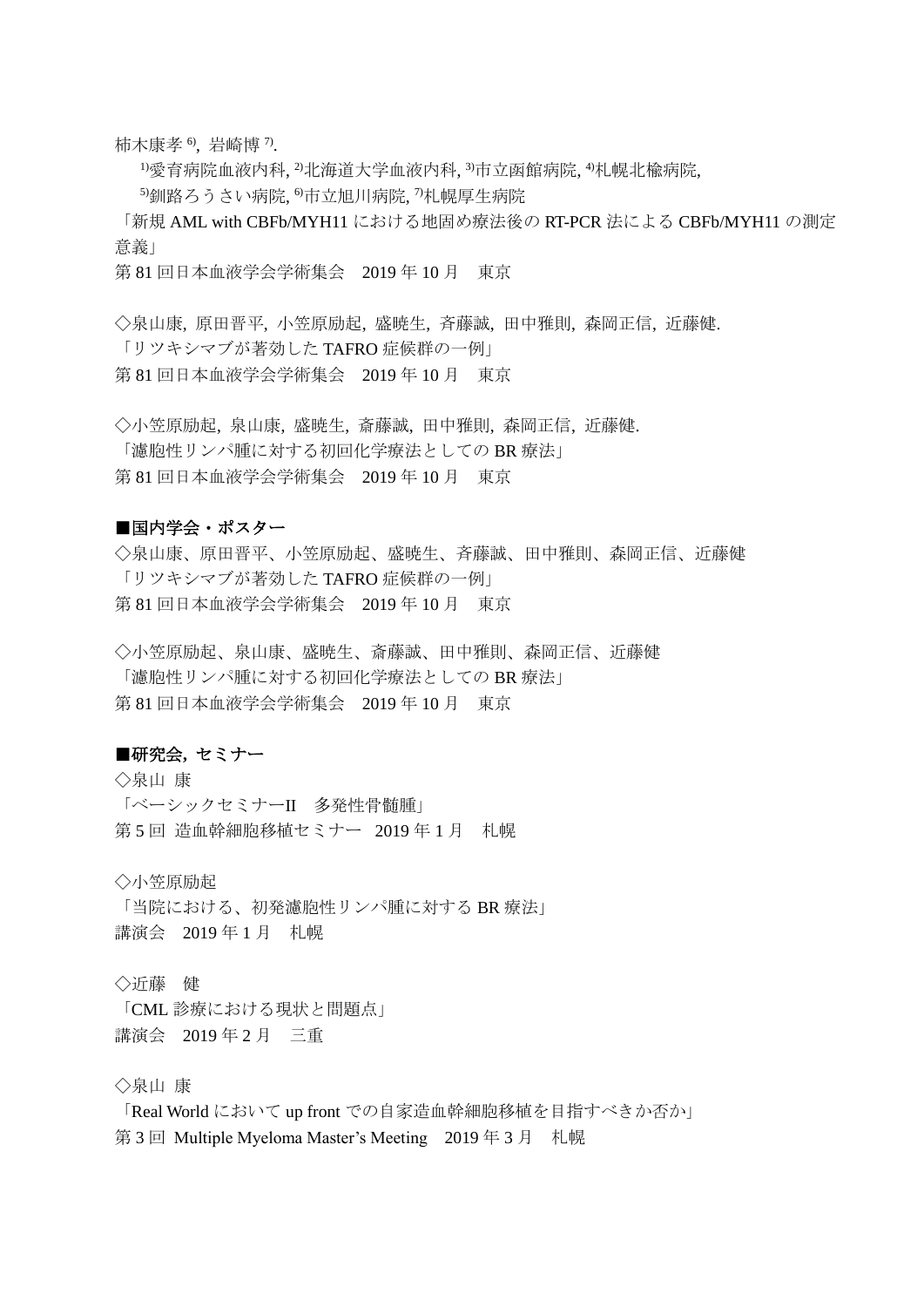◇盛暁生

「血液疾患の診断」

北海道医療センター血液内科外来開設記念講演会 2019 年 3 月 札幌

◇近藤 健

「TKI 耐性変異への Ponatinib 位置づけ〜benchside と bedside からの考察」 WEB 講演会 2019 年 3 月 東京

◇小笠原励起 「Multiple Myeloma 最近の話題」

セミナー 2019 年 4 月 札幌

◇泉山 康

「これからの MCL 治療をどう考えるか」 リンパ腫セミナー in 北海道 2019 年 4 月 札幌

◇近藤 健

「CML 治療における TKI 治療を考える〜TKI の選択、治療効果の判定、薬剤変更のタイミング」 WEB 講演会 2019 年 6 月 東京

◇原田 晋平

「当院における AA への Eltrombopag 使用経験」 2019 年 6 月 札幌

◇泉山 康

「MTX 関連 LPL:原因不明の自然消退」 札幌血液相談所 北海道札幌市 2019 年 7 月

◇近藤 健

「CML 治療における TKI の選択と副作用マネジメント〜ダサチニブを使いこなす」 2019 年 7 月 札幌

◇近藤 健

「患者として知っておきたい基礎知識と CML 最新治療」 いずみの会 CML 交流会 2019 年 8 月 札幌

◇泉山 康

「多発性骨髄腫」

第 5 回 北海道 血液市民セミナー 2019 年 10 月 札幌